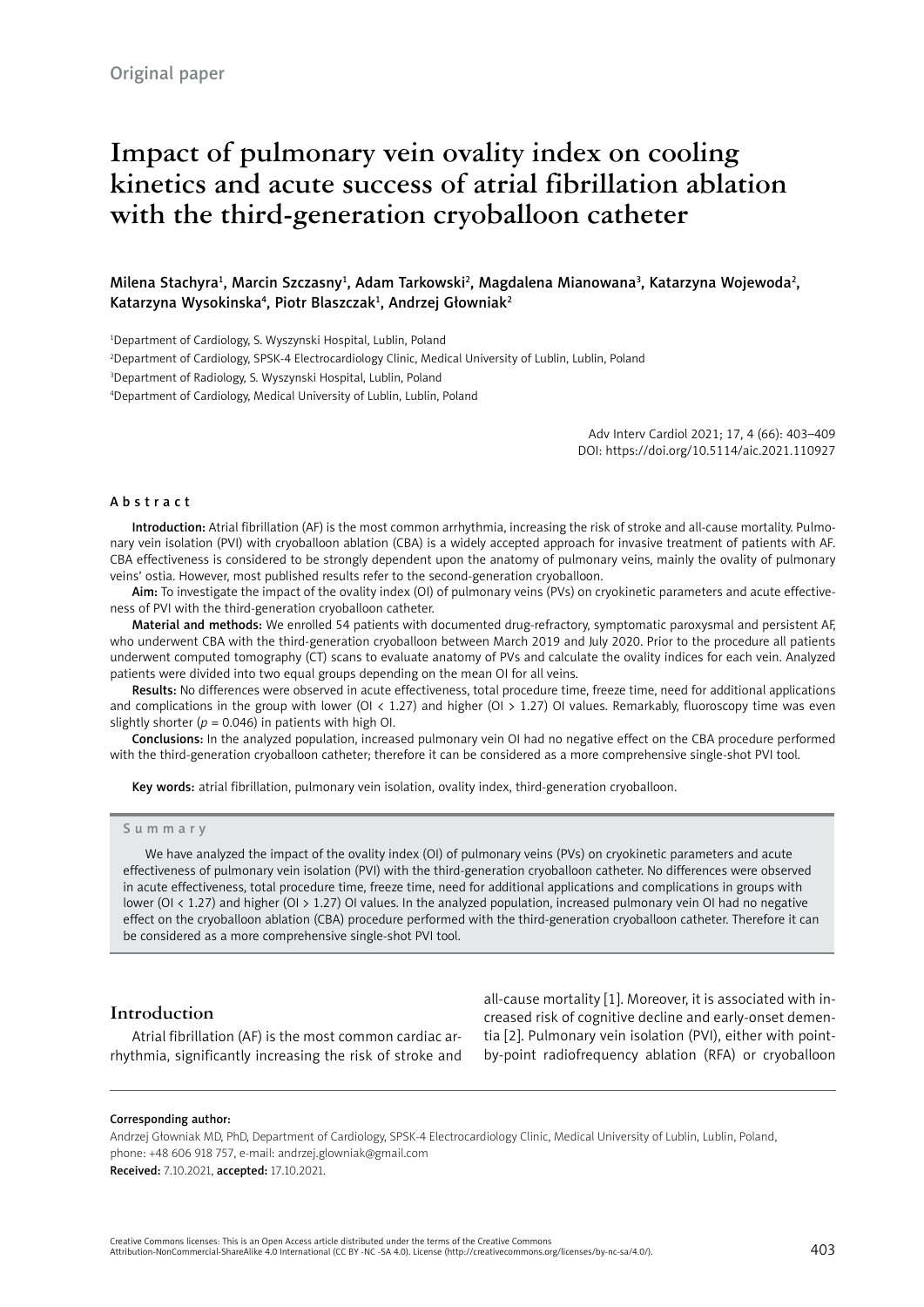ablation (CBA), is the most effective AF treatment [3]. CBA has become a widely accepted PVI technique in the last decade. Randomized clinical trials proved that both the effectiveness and safety of RFA and CBA are comparable [4]. Furthermore, CBA using the second-generation cryoballoon leads to greater durability of PVI, shortening of procedure time and reduction of complications, also with the sequential use of this single-shot technique [5–9]. Moreover, the results of two recently published trials, STOP AF First and EARLY-AF, proved high effectiveness of CBA as the initial AF therapy [10, 11]. Optimal circumferential contact between the cryoballoon and the PV ostium is crucial for complete vein occlusion to achieve acute PVI and long-term freedom from AF [12]. Currently, one size of cryoablation balloon is used (28 mm), and the pulmonary vein (PV) anatomy may be very heterogeneous. There are numerous studies evaluating the impact of PV geometry, including ostium area, ovality, angulation and possible presence of a common trunk on the efficacy of CBA [13–18]. However, there are limited data concerning the association between PV anatomy and procedural parameters during CBA, all of them reporting the effects of first- or second-generation cryoballoon catheters. The crucial difference between the second and third cryoballoon generation is 40% shorter length of the distal tip (13.5 vs. 8 mm), which facilitates maneuvers and positioning of the balloon in the PV ostia [19]. This can possibly result in more stable catheter placement and influence the cryoapplication parameters.

# **Aim**

In the current study, we aimed to investigate relationship between the ovality index (OI) of pulmonary vein ostia and procedural parameters such as nadir temperatures, procedure and fluoroscopy time and freeze duration per vein during the CBA procedure performed with the third-generation cryoballoon.

# **Material and methods**

# **Study population**

We retrospectively analyzed fifty-four consecutive patients (34 male; age:  $62.2 \pm 11.3$  years) with documented drug-refractory, symptomatic paroxysmal (77.8%) or persistent (22.2%) atrial fibrillation, who underwent PVI with third-generation cryoballoon ablation between March 2019 and July 2020 at our electrophysiology laboratory. In the analyzed group, hypertension (77.8%) and diabetes mellitus (18.5%) were the most common concomitant diseases. The studied population had substantial risk of thromboembolic complications (CHA $_{\rm 2}$ DS $_{\rm 2}$ -VASc score = 2.2). All analyzed patients were retrospectively assigned to one of the two groups (depending on the OI value as assessed with computed tomography (CT) scan described in detail in section 2.2). We decided to take the mean OI of all pulmonary veins in each individual as the most comprehensive parameter. Considering the fact that only 63% of the studied patients presented typical four-vein pulmonary drainage, which is consistent with the observations on large cohorts [20], and that the intention of the study was to evaluate the real-life setting, the left common PV ostium and supernumerary veins, if present, were also included in the calculation. Baseline characteristics of the studied group are presented in Table I. The study protocol conforms to the ethical guidelines of the 1975 Declaration of Helsinki; it was approved by institutional review board and written informed consent was given by all participants.

|  |  | Table I. Comparison of baseline characteristics between the groups of patients with low and high OI |  |  |
|--|--|-----------------------------------------------------------------------------------------------------|--|--|
|--|--|-----------------------------------------------------------------------------------------------------|--|--|

| Parameter                    | All patients<br>$(n = 54)$ | Low OI<br>$(n = 27)$ | High OI<br>$(n = 27)$ | P-value |  |
|------------------------------|----------------------------|----------------------|-----------------------|---------|--|
| Age [years]                  | 62.2(11.3)                 | 63.9(11.2)           | 60.5(11.3)            | 0.26    |  |
| Female, $n$ (%)              | 20(37.0)                   | 10(37.0)             | 10(37.0)              | 1.0     |  |
| BM [kg/m <sup>2</sup> ]      | 29.2(4.4)                  | 28.2(4.7)            | 30.3(3.9)<br>0.073    |         |  |
| CHA, DS, - VASc score        | 2.2(1.6)                   | 2.3(1.5)             | 2.1(1.7)<br>0.52      |         |  |
| LA diameter [mm]             | 43.1(7.4)                  | 42.7(7.2)            | 43.5(7.6)             | 0.65    |  |
| LA volume [ml]               | 189.6 (58.9)               | 195.5(74.6)          | 183.8 (37.7)          | 0.68    |  |
| CHF, $n$ $(\%)$              | 8(14.8)                    | 3(11.1)              | 5(18.5)               | 0.70    |  |
| Hypertension, $n$ $(\%)$     | 42(77.8)                   | 21(77.8)             | 21(77.8)              | 1.0     |  |
| Diabetes, $n$ $(\%)$         | 10(18.5)                   | 4(14.8)              | 6(22.2)               | 0.73    |  |
| Vascular disease, n (%)      | 6(11.1)                    | 4(14.8)              | 2(7.4)                | 0.67    |  |
| LCPV trunk, $n$ $(\%)$       | 11(20.4)                   | 7(25.9)              | 4(14.8)               | 0.50    |  |
| RMPV, $n$ $\left(\% \right)$ | 9(16.7)                    | 7(25.9)              | 2(7.4)                | 0.14    |  |
| Persistent AF, n (%)         | 12(22.2)                   | 5(18.5)              | 7(25.9)               | 0.74    |  |

*Data presented as mean (SD) unless otherwise indicated. OR – odds ratio, CI – confidence interval, AF – atrial fibrillation, BMI – body mass index, LA – left atrium, LV – left ventricle, LCPV – left common pulmonary vein, RMPV – right middle pulmonary vein.*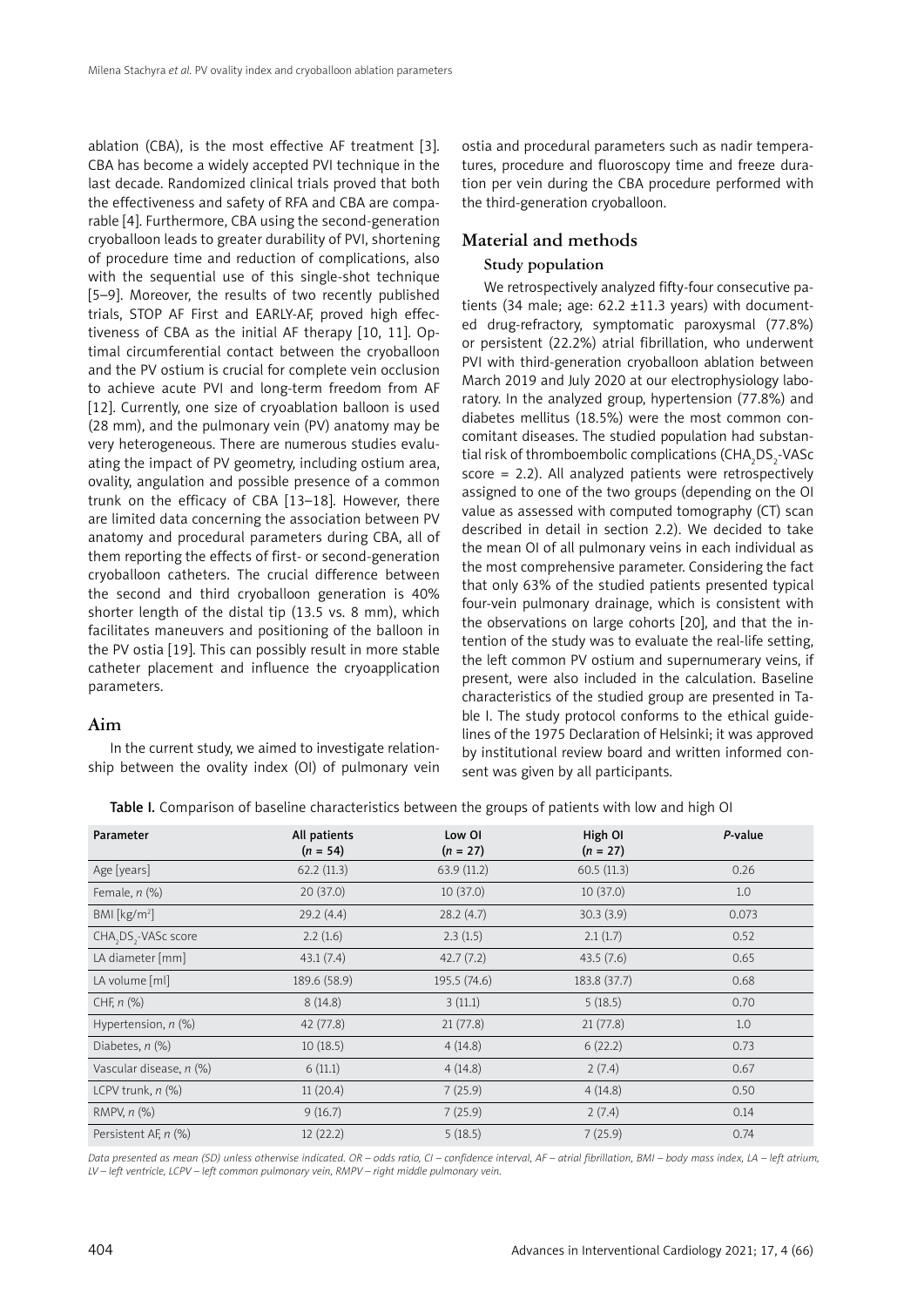## **Computed tomography imaging**

All patients were scanned on a 64-detector row CT scanner (Revolution EVO; GE, Milwaukee, WI, USA). CT scan parameters included: detector collimation 64 × 0.625 mm, tube voltage 120 kVp, tube current 215–480 mAs/rotation, pitch factor 0.16 mm/rotation, gantry rotation 0.35 s. Electrocardiographic gating was performed to minimize cardiac motion artifacts. All scans were performed in a cranial to caudal direction, starting immediately above the tracheal bifurcation to the level of the inferior margin of the cardiac apex. Images were constructed starting from early systole (10% of R-R interval) and ending at end-diastole (90% of R-R interval) using 10% steps. Reconstructed image data were transferred to a remote workstation (Advantage Windows 4.3, GE, St. Giles, UK) for post-processing. An 70–80% phase location corresponding to atrial end-diastole was selected for image reconstruction. If the patients had ongoing AF at the time of the CT scan, a 50% phase location was selected for image reconstruction to obtain the best image quality. In each patient left atrial volume, the PV drainage pattern according to Marom [21], the numbers of PV ostia, type of LA appendage and the presence of left atrial thrombosis were evaluated. Multi-slice cardiac computed tomographic studies were primarily viewed in the transverse, coronal and in the coronal-oblique plane. Using a dedicated automatic cardiac program, which included the oblique-vertical long axis plane, oblique long axis plane and oblique short axis plane, the optimal oblique sagittal view on the ostium was generated, used subsequently to measure its diameters. The PV ostium was defined as the visual anatomical entry point of the PVs in the atrial wall [21]. Endoluminal views were routinely rendered, allowing precise visualization of the pulmonary veins' ostia. Left atrial 3D representations were helpful to evaluate the number of veins. Additional pulmonary vein was defined as an extra PV up to the pattern of 4 PVs. A right supernumerary vein was qualified as a separate ostium for the middle pulmonary vein lobe [22]. Left common pulmonary vein was defined as the presence of bifurcated PVs entering the left atrial contour together and a distance between the virtual border of the atrium and the bifurcation of both PVs  $\geq$  5 mm [23]. The OI was defined as the ratio of the maximum  $(D_{max})$  and minimum  $(D_{\text{min}})$  diameter of each PV ostium and was calculated using the formula  $D_{\text{max}}/D_{\text{min}}$  (Figure 1). In patients whose quality of examination allowed it, coronary arteries were additionally evaluated.

#### **Periprocedural management**

All patients were on oral anticoagulation at least 4 weeks before the procedure. For vitamin K antagonists (VKAs), an uninterrupted anticoagulation strategy was used, with the therapeutic international normalized ratio (INR) value during the ablation procedure. For novel oral



Figure 1. Evaluation of the pulmonary vein ostium dimensions in CT – oblique short axis plane

anticoagulants (NOACs), we accepted an interrupted dosage scheme, with the preceding dose 12 h (dabigatran/ apixaban) to 24 h (rivaroxaban) before, and the following dose 6 h after the ablation. In all patients, pre-procedural transesophageal echocardiography (TEE) was performed to exclude the presence of left atrial thrombus.

#### **Cryoballoon ablation procedure**

All cryoballoon ablation procedures were performed under conscious sedation with local anesthesia as described before [24]. In brief, after two punctures in the right femoral vein a steerable quadripolar or decapolar diagnostic catheter (Inquiry, Abbott, Minneapolis, MN, US) was introduced into the coronary sinus (CS). After a single transseptal puncture (BRK-1 needle, Abbott, St. Paul, MN, US) performed under fluoroscopic guidance, a 28-mm cryoballoon (AF Advance ST, Medtronic, Minneapolis, Minnesota, US) was introduced into the left atrium using a steerable sheath (FlexCath, Medtronic, MN, US). Before the puncture, a loading dose of 2500 IU of heparin was given, followed by an additional weight-dependent dose to reach 70 IU/kg and target activated clotting time (ACT)  $>$  300 s. The cryoballoon was positioned against the PV ostia over the inner lumen mapping catheter (Achieve, Medtronic, Minneapolis, MN, US) introduced into the vein. After proper occlusion of each vein was confirmed with contrast injection, cryoapplication was commenced. The application sequence was left superior PV (LSPV) – left inferior PV (LIPV) – right superior PV (RSPV) – right inferior PV (RIPV). If a temperature of – 40°C or below was achieved at 60 s, cryoapplication time of 180 s was selected; otherwise it was 240 s [25]. In order to avoid phrenic nerve palsy, diaphragmatic stimulation from the right subclavian vein was performed during right-sided cryoapplications. The application was immediately interrupted in case of decreasing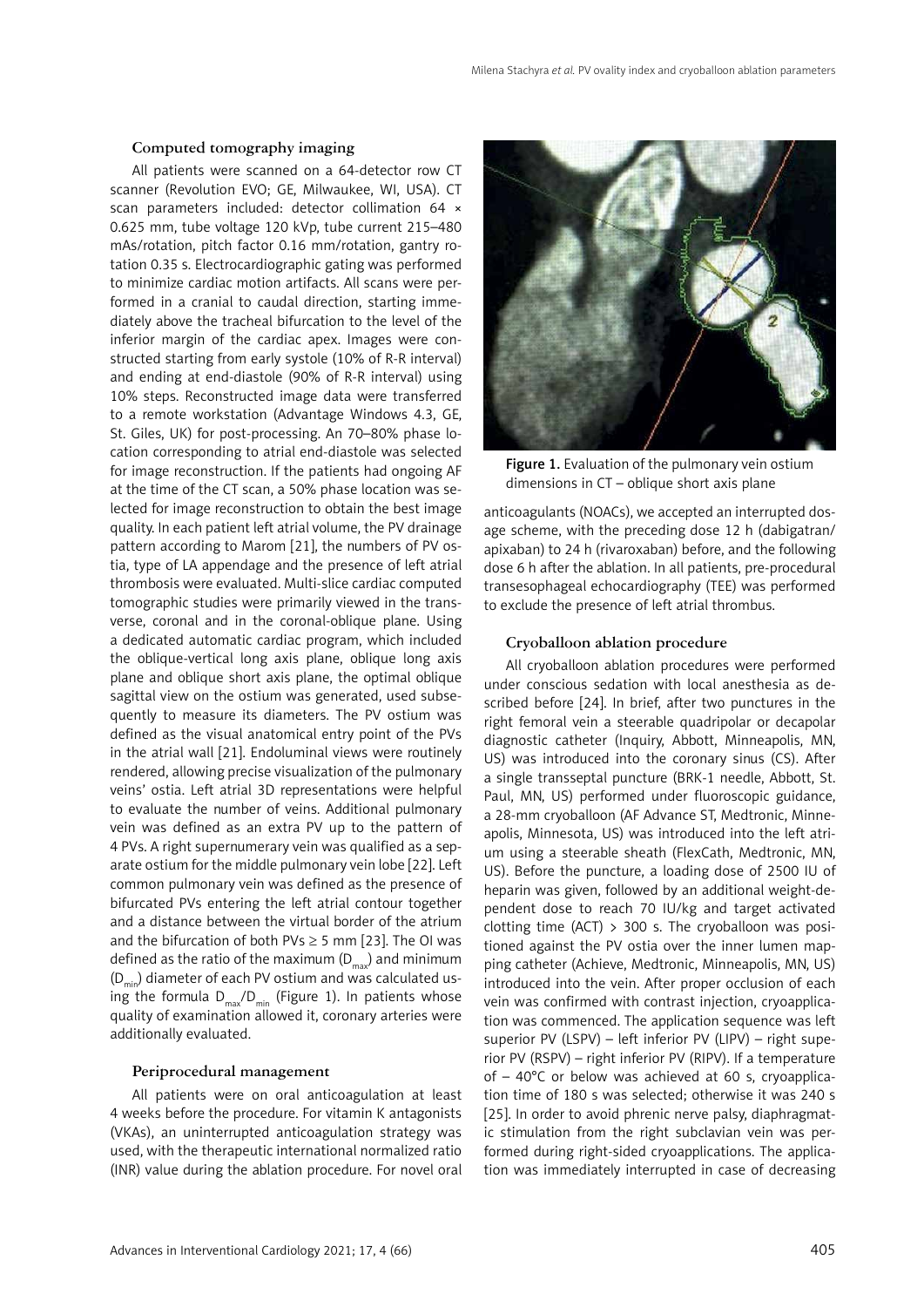or loss of diaphragmatic response [26]. Ablation was also terminated if the temperature dropped to –60°C [27]. Bidirectional electrical PVI was confirmed using the inner lumen circular mapping catheter. Bidirectional (or unidirectional in case of ongoing atrial arrhythmia) electrical isolation of all pulmonary veins was considered as the endpoint of the cryoablation procedure. Directly after the procedure, transthoracic echocardiography was performed in all patients to exclude pericardial effusion.

#### **Statistical analysis**

Statistical analysis was performed with suitable statistical tests and Statistica software (StatSoft, Tulsa, OK, US). The values were presented as means and standard deviations (SD), medians, minimum and maximum value, and the range of variability. Normal distribution of continuous variables was tested with the Shapiro-Wilk test. Student's *t*-test or the Mann-Whitney *U*-test for independent variables was used for intergroup comparison. The distribution of discrete variables in groups was compared with Pearson's  $\chi^2$  test or Fisher's exact test. The error was set at 5% and a *p*-value < 0.05 was considered significant.

### **Results**

# **Computed tomography imaging of pulmonary vein anatomy**

A total of 54 consecutive procedures with complete CT scan data were analyzed. In the studied population, in 20 out of 54 (37%) patients atypical venous drainage pattern was present. The left common pulmonary vein was observed in 11 (20.4%) patients, and 9 (16.7%) patients had right additional pulmonary veins. Right-sided PVs were more circular (mean  $Ol = 1.23$ ) compared to left-sided (mean  $O1 = 1.33$ ). In the studied population, the LIPV was the most oval vein (mean  $Ol = 1.42$ ), followed by the RSPV (mean  $OI = 1.32$ ), LCPV (mean  $OI =$ 1.31), LSPV (mean OI = 1.28), RIPV (mean OI = 1.2) and

right middle pulmonary vein (RMPV) (mean  $Ol = 1.16$ ) as the most circular, when present. Based on the mean OI calculated for all pulmonary veins in each individual, the median OI of 1.27 was calculated for the whole group of 54 patients, and subsequently the study population was divided into two equal groups: Group 1 with a lower OI (OI < 1.27) and Group 2 with a higher OI (OI  $\geq$  1.27).

# **CBA procedural parameters, acute success and complication rate**

Procedural parameters, acute success and complication rate were compared between Group 1 and Group 2. An acute effect assessed as post-procedural PVI was achieved in all ablated patients in both groups. There were no differences in total skin-to-skin procedure time (81.0 ±19.0 min vs. 81.3 ±21.3 min), total freeze time (899.6 ±233.0 s vs. 849.7 ±148.4 s), need for additional applications (11/27 vs. 8/27) and complication rate (3/27 vs. 5/27). There was a slight difference in the fluoroscopy time, which was longer in patients with a lower OI (12.6 ±4.3 min vs. 10.4 ±3.4 min; *p* = 0.046), however there was no significant correlation calculated between the mean OI and any of the procedural parameters (Tables II and III). Moreover, we analyzed the correlation between OI and procedural parameters for each specific vein separately: freeze time, temperature drop at 60 s of freeze (T60s), the lowest temperature reached (Tnadir) and thawing time to reach 0°C (Tt0°). There was a trend towards a lower absolute value of Tnadir and shorter thawing time in more oval left-sided common pulmonary veins (LCPVs) as well as shorter freeze time in more oval left inferior PVs; however, the differences were not statistically significant (Table IV). In fact, the parameters achieved in the most oval PV ostium ( $O = 2.42$ ) were as follows:  $T60 - 45^{\circ}$ C, Tnadir –  $51^{\circ}$ C and freeze time 180 s. Acute electrical isolation was achieved in 100% of PVs irrespectively of OI value or complex anatomy. There were no major complications of the procedure. Minor compli-

Table II. Comparison of procedural parameters between the groups of patients with low and high OI

| Parameter                                 | Low OI $(n = 27)$ | High OI $(n = 27)$ | P-value |
|-------------------------------------------|-------------------|--------------------|---------|
| Procedure time [min]                      | 81.0(19.0)        | 81.3(21.3)         | 0.96    |
| Fluoroscopy time [min]                    | 12.6(4.5)         | 10.4(3.4)          | 0.046   |
| Total freeze time [s]                     | 899.6 (233.0)     | 849.7 (148.4)      | 0.35    |
| Need for additional applications, $n$ (%) | 11(40.7)          | 8(29.6)            | 0.57    |
| Complications, $n$ (%)                    | 3(11.1)           | 5(18.5)            | 0.70    |

*Data presented as mean (SD) unless otherwise indicated. OR – odds ratio, CI – confidence interval.*

#### Table III. Correlation between OI and procedural parameters

| Parameter          | Procedure time [min] | Total freeze time [min] | Fluoroscopy time [min] |
|--------------------|----------------------|-------------------------|------------------------|
| Mean ovality index | $R = 0.043$          | $R = -0.055$            | $R = 0.257$            |
|                    | $p = 0.76$           | $p = 0.69$              | $p = 0.06$             |

*R – correlation index.*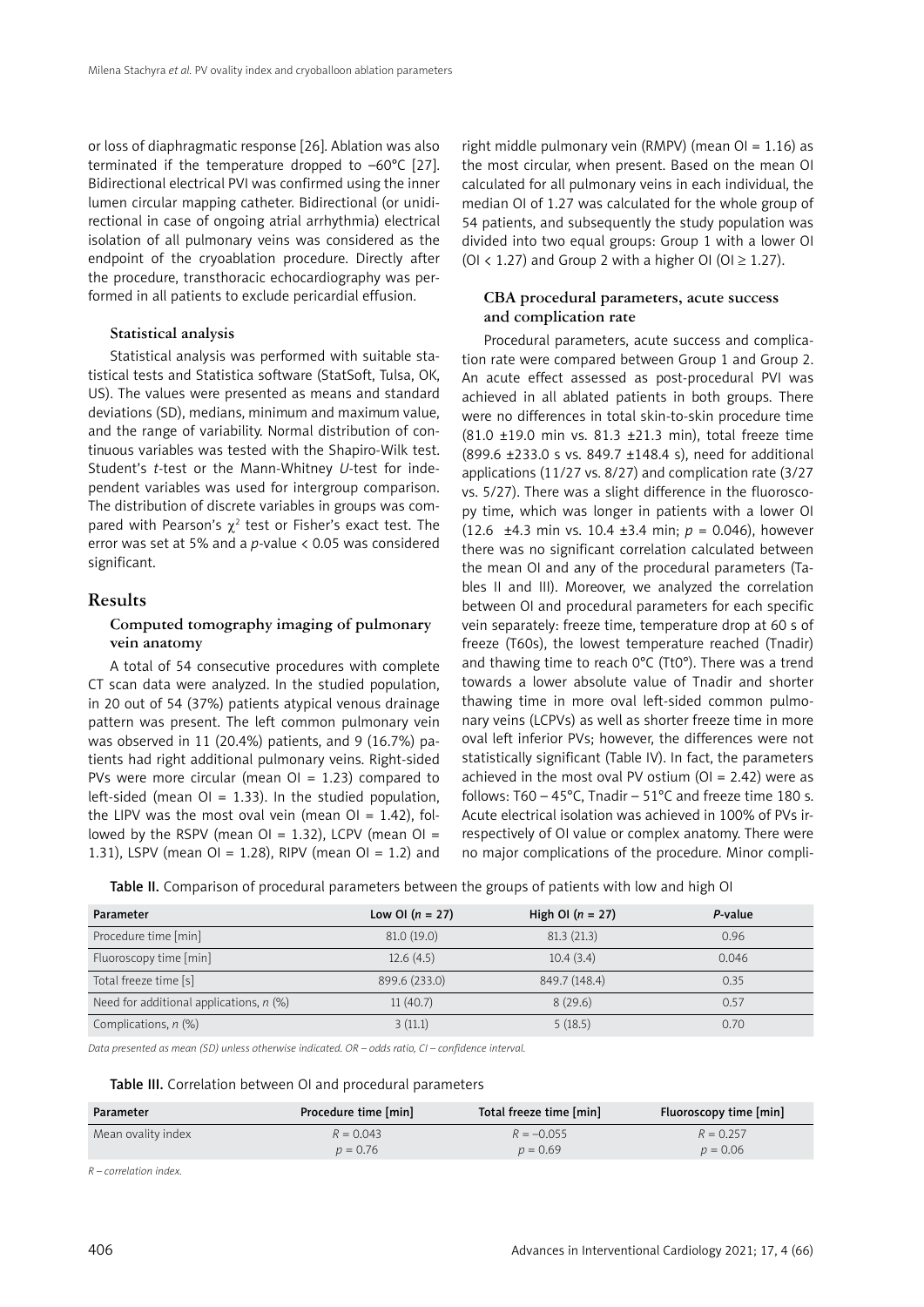| Parameter                  | LSPV $(n = 43)$ | LIPV $(n = 43)$ | RSPV $(n = 54)$ | RIPV $(n = 54)$ | LCPV $(n = 11)$ |
|----------------------------|-----------------|-----------------|-----------------|-----------------|-----------------|
| Freeze time [min]          | $R = -0.35$     | $R = -0.30$     | $R = 0.28$      | $R = -0.054$    | $R = -0.12$     |
|                            | $p = 0.82$      | $p = 0.055$     | $p = 0.84$      | $p = 0.70$      | $p = 0.73$      |
| Temperature at 60 s $[°C]$ | $R = 0.45$      | $R = -0.11$     | $R = 0.12$      | $R = 0.11$      | $R = -0.42$     |
|                            | $p = 0.78$      | $p = 0.47$      | $p = 0.41$      | $p = 0.44$      | $p = 0.20$      |
| Nadir temperature [°C]     | $R = -0.12$     | $R = -0.08$     | $R = 0.21$      | $R = 0.030$     | $R = -0.53$     |
|                            | $p = 0.43$      | $p = 0.61$      | $p = 0.13$      | $p = 0.83$      | $p = 0.093$     |
| Time to $0^{\circ}$ C      | $R = -0.11$     | $R = -0.17$     | $R = 0.16$      | $R = 0.25$      | $R = -0.57$     |
|                            | $p = 0.49$      | $p = 0.29$      | $p = 0.24$      | $p = 0.071$     | $p = 0.066$     |

Table IV. Correlation between OI and procedural parameters in each pulmonary vein

*LSPV – left superior pulmonary vein, LIPV – left inferior pulmonary vein, RSPV – right superior pulmonary vein, RIPV – right inferior pulmonary vein, LCPV – left common pulmonary vein, R – correlation index.*

cations (with no difference between the groups,  $p = 0.7$ ) included transient phrenic nerve palsy, resolving before the end of the procedure, and minor groin hematoma.

#### **Mid-term follow-up data**

During the 6-month follow-up, 22/27 (81.8%) and 20/27 (74.1%) of patients had no recurrences of arrhythmia in the groups with low and high ovality indices, respectively. This slightly better clinical outcome in the patients with lower OI was not significant ( $p = 0.74$ ).

## **Discussion**

To our knowledge, this is the first study evaluating the impact of the pulmonary veins' anatomy on cooling kinetics and the acute effect during AF ablation with the third-generation cryoballoon catheter. In the published literature, regarding the effects of PVI with the second-generation cryoballoon catheter, the authors postulated that an optimal and stable circumferential cryoballoon contact to the PV ostium is crucial to achieve optimal temperatures and to create a durable lesion [28– 32]. Schmidt *et al.* reported that a high PV OI impedes durable lesion formation [29], but it is feasible to perform CBA even in a patient with extremely flat pulmonary veins [30]. The relationship between OI and cryoballoon adhesion has also been reported by Sorgente *et al.* [23], who demonstrated that the OI of left-sided PVs is associated with the degree of occlusion. In their analyzed population, left-sided PVs were more oval, which is consistent with our data. Additionally, they found a strong association with the PV orientation on the frontal plane [23]. There are also reports on the impact of pulmonary vein anatomy on AF recurrence, demonstrating that area of pulmonary vein ostium [13], shape of the carina between PVs and between the PV and the LA appendage, early branching and nonperpendicular orientation of the RIPV [32] and likewise angulation [32] were predictors of acute and mid-term CBA failure. Another report demonstrates that ventral-caudal orientation of both the LSPV and LIPV is significantly associated with AF recurrence [16]. Contrarily, Mulder *et al.* observed no specific characteristics of PV dimensions or morphology associated with AF recurrence after cryoablation [33]. Only a few recent studies investigated the association between PV anatomy and procedural cooling kinetics during CBA. Borio *et al.* confirmed that PV diameters, area of the ostium, ovality and trunk length were associated with temperatures achieved during CBA. They emphasize the cumulative role of these parameters (put together in a score) to predict satisfactory cryokinetics [34]. Some of these observations were confirmed in the study published by Chen *et al.*, who reported an association between the lowest temperature achieved  $(T_{nadi})$  and PV ostial diameter, but not shape [35]. Kajiyma *et al.* reported that both the nadir balloon temperature and temperature at the starting point of the slow cooling phase were significantly associated with the area of the pulmonary vein ostium; additionally, in their analysis a higher OI was predictive for a higher number of cryoapplications needed to achieve acute PVI [13]. Remarkably, in the reviewed publications CT scanning was a common imaging tool used for the PV anatomy assessment, even though considering the results of 1STOP study [36], cryoballoon is effective regardless of the availability of the pre-procedural CT imaging data. On the other hand, with challenging anatomy, some supernumerary veins, particularly with uncommonly located ostia, can easily be omitted during the ablation procedure, leaving potential AF triggers non-isolated. Therefore, the evaluation of PV anatomy appears reasonable to adequately plan the procedure. Regarding the correlation between CT imaging and transesophageal echocardiography, TEE-based pre-procedural PV assessment if feasible; however, it again can be challenging with clear identification of anatomical variants [37].

In our study, we compared: total procedure time, fluoroscopy time, freeze time and the need for additional applications in patients with low and high mean OI values. Moreover, we evaluated the impact of PV's OI on procedural cooling kinetics during third-generation cryoballoon ablation. There was no correlation between the OI and any of the analyzed parameters, nor the difference in the procedural timing between the two groups with high and low OI values, except for surprisingly slightly shorter fluoroscopy time in the group with more oval veins. Logically, with the potentially easier occlusion of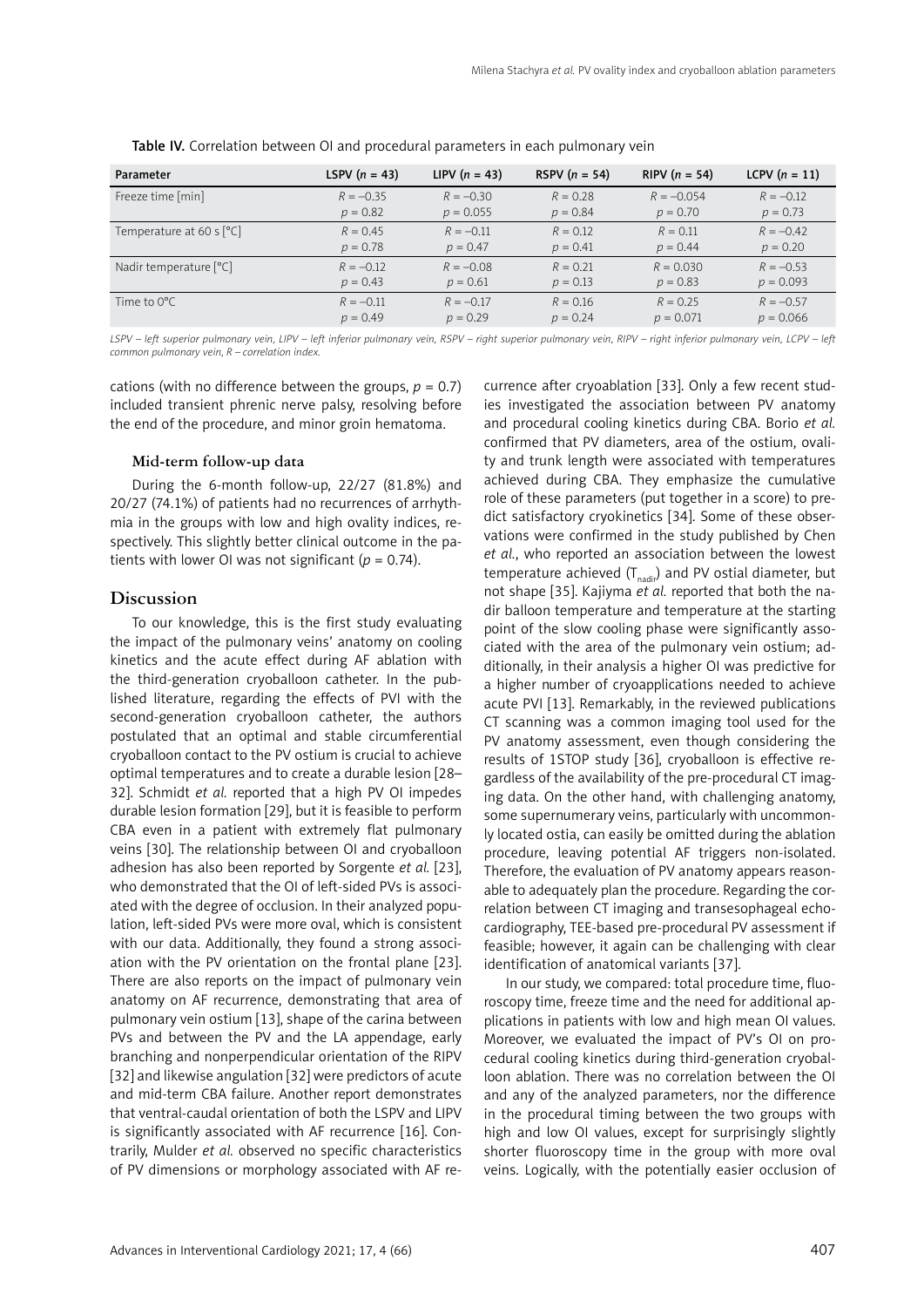the rounder pulmonary veins, shorter procedure and fluoroscopy duration should be anticipated. This paradoxical finding can be explained by slightly more frequent atypical pulmonary veins geometry in low OI group. In Group 1, although equally populated, the total number of the targeted veins was higher, which, still being below the significance threshold, resulted in a slightly longer fluoroscopy time. Therefore, it seemed not to be directly associated with ovality of the veins. Theoretically, an incomplete occlusion should result in a higher balloon temperature, because the remaining PV blood flow has a rewarming effect on the cryoballoon [38]. Apparently, the more oval the PV ostium, the more difficult it is to obtain optimal balloon adhesion. However, both the PV ostia and the cryoballoon itself are compliant to some extent, and with the mutual conformation it is possible to achieve complete closure of even an extremely flat vessel. Moreover, cooling kinetics depend not merely on the degree of balloon adhesion. The thermocouple of the CB is located in the proximal part of the balloon and recorded temperatures do not precisely reflect the temperatures reached in the ablated tissue. Cryoballoon rewarming may be caused not only by PV to LA blood flow but additional factors may influence the kinetics. One of them is position of the thermocouple in the LA; in particular, the closer to the mitral valve and the more central the LA position, the higher is the degree of blood flow rewarming. Importantly, all procedures analyzed in our study were performed using third-generation CB, while the previous reports refer to the first- and second-generation CB. Our findings may suggest different thermal dynamics between consecutive generations of cryoballoon catheters. Furthermore, we confirmed high safety of the CBA procedure, with the overall minor complication rate similar to the reports by other authors [24–27], with no difference between the groups.

There are several limitations of our study. Firstly, it is a single-center, observational study, performed on a relatively small number of patients, and therefore with limited statistical power. Secondly, since all patients with supernumerary veins and/or common ostia were included to maintain the real-life settings scenario, the uneven distribution of accessory pulmonary veins between both groups, although statistically non-significant, could possibly influence the results. Moreover, the calculated median OI in the studied group does not necessarily represent the median OI for the general AF population, which was the rationale for additional (not median-related) analysis of the correlation between the OI and procedural parameters, as well as the correlation for each specific PV separately. And last, the slight trend towards better clinical outcome in the patients with lower OI that was observed in mid-term follow-up may indicate that, considering the influence of PV ostia anatomy on the cryoballoon ablation outcome, there is possibly more to it than just the cryokinetic parameters we can assess.

## **Conclusions**

In the studied population increased pulmonary vein OI had no negative effect on the CBA procedure performed with the third-generation cryoballoon catheter. Further, larger studies with long-term follow-up are needed to advocate the use of the third-generation cryoballoon as a more comprehensive single-shot tool for pulmonary vein isolation.

# **Conflict of interest**

The authors declare no conflict of interest.

#### References

- 1. Chugh, SS, Havmoeller R, Narayanan K, et al. Worldwide epidemiology of atrial fibrillation: a global burden of disease 2010 study. Circulation 2014; 129: 837-47.
- 2. Kim D, Yang PS, Lip GY, et al. Atrial fibrillation increases the risk of early-onset dementia in the general population: data from a population-based cohort. J Clin Med 2020; 9: 3665.
- 3. Hindricks G, Potpara T, Dagres N, et al. 2020 ESC Guidelines for the diagnosis and management of atrial fibrillation developed in collaboration with the European Association for Cardio-Thoracic Surgery (EACTS). Eur Heart J 2021; 42: 373-498.
- 4. Kuck KH, Brugada J, Furnkranz A, et al. Cryoballoon or radiofrequency ablation for paroxysmal atrial fibrillation. N Engl J Med 2016; 374: 2235-45.
- 5. Glowniak A, Tarkowski A, Fic P, et al. Second-generation cryoballoon ablation for recurrent atrial fibrillation after an index procedure with radiofrequency versus cryo: different pulmonary vein reconnection patterns but similar long-term outcome – results of a multicenter analysis. J Cardiovasc Electrophysiol 2019; 30: 1005-12.
- 6. Jastrzębski M, Kiełbasa G, Fijorek K, et al. Outcomes of atrial fibrillation ablation program based on single-shot techniques. Adv Interv Cardiol 2020; 16: 466-73.
- 7. Wieczorek M, Sassani K, Hoeltgen R. Comparison of pulmonary vein reconnection patterns after multielectrode phased radiofrequency- and cryoballoon ablation of atrial fibrillation. BMC Cardiovasc Disord 2020; 20: 197.
- 8. Tomaiko E, Tsenq A, Su WW. Radiofrequency versus cryoballoon ablation for atrial fibrillation: an argument for a "cryo-first" approach. Curr Opin Cardiol 2020; 35: 13-9.
- 9. Kiełbasa G, Jastrzębski M. Cryoballoon pulmonary vein isolation as a standard approach for interventional treatment of atrial fibrillation. A review and a practical guide to an effective and safe procedure. Adv Interv Cardiol 2020; 16: 359-75.
- 10. Wazni OM, Dandamudi G, Sood N, et al.; STOP AF First Trial Investigators. Cryoballoon ablation as initial therapy for atrial fibrillation. N Engl J Med 2021; 384: 316-24.
- 11. Andrade JG, Wells, GA, Deyell MW, et al. Cryoablation or drug therapy for initial treatment of atrial fibrillation. N Engl J Med 2021; 384: 305-15.
- 12. Miyazaki S, Taniguchi H, Hachiya H, et al. Durability of cryothermal pulmonary vein isolation – creating contiguous lesions is necessary for persistent isolation. Int J Cardiol 2016; 220: 395-9.
- 13. Kajiyma T, Miyazaki S, Matsuda J, et al. Anatomic parameters predicting procedural difficulty and balloon temperature predicting successful applications in individual pulmonary veins